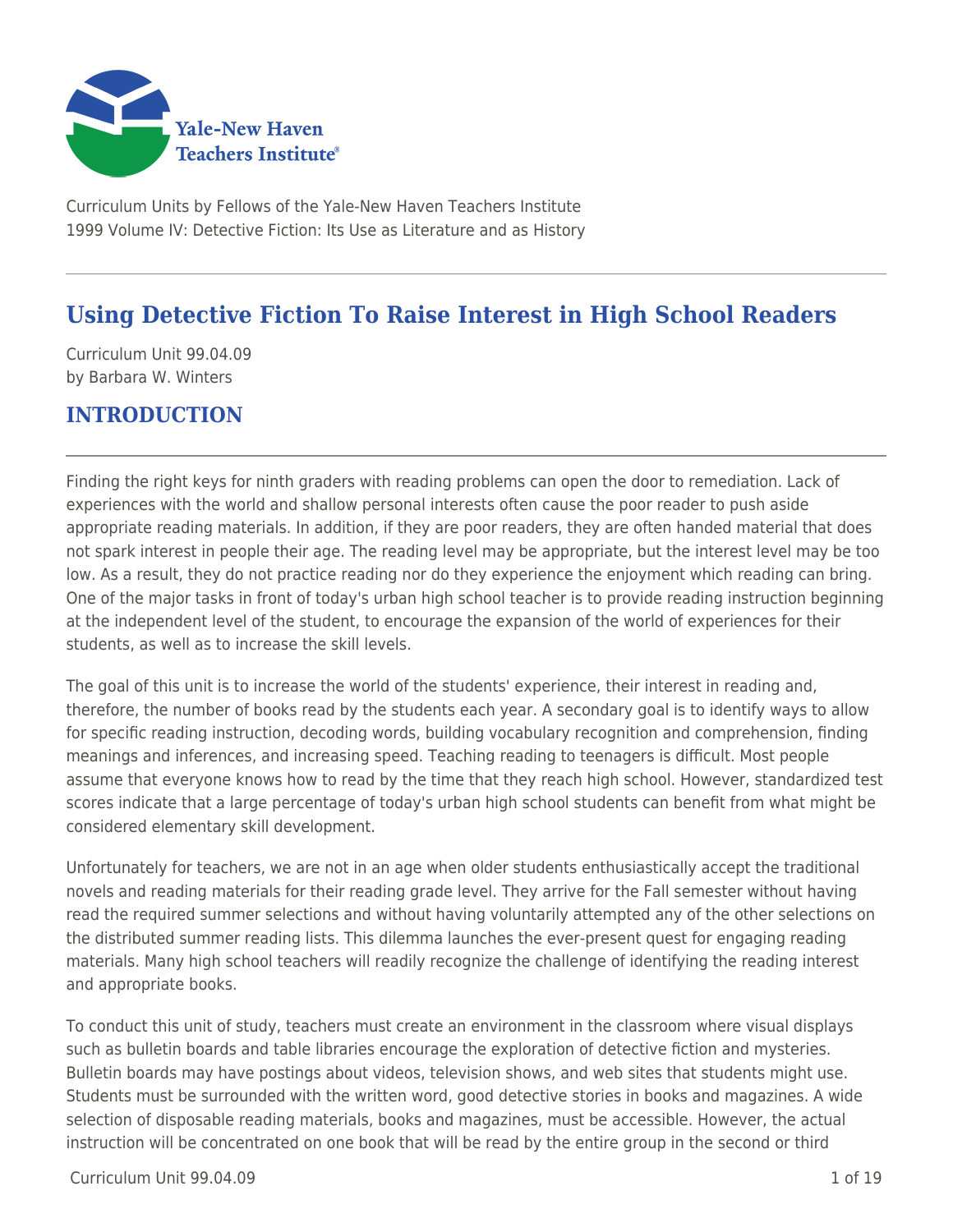marking period of the year.

This unit is designed for regular English classroom use, although interdisciplinary techniques will complement work in reading. Teachers of the other content areas must be in tune with the fact that the expectation is that students will read, read their text books, as well as assigned references and books and articles of their own choice. In addition, the English teacher must rely on both math and science teachers to reinforce the everyday use of logical thinking skills and the scientific method. The social studies teachers should be encouraged to cooperate by specifically teaching map skills using the locations in the literature or generally referring to historical events and geographic information about locations outside of the City of New Haven.

# **DESCRIPTION OF STUDENTS**

The Advancement Academy at Hillhouse High School is a name given to a program for students who have been provided with a special opportunity to overcome an obstacle identified in a previous grade. It is a specific program within the larger comprehensive, urban high school. The young people are the targets for system wide drop out prevention interventions. In 1998-99, most of the students placed in this group were new to the school, whether they were ninth graders or upperclassmen. These students moved from class to class. However, unlike their peers, the group of students moved to the same classrooms with a team of teachers selected for their ability to deal with the variety of problems within the classroom. Finding suitable teaching materials and innovative instructional methods posed constant challenges.

A classroom profile for this group includes the following characteristics:

20 African American with two or three students of other ethnic groups; Mostly male; Intensively sensitive to "put downs" and other peer pressures; Abnormally self conscious; Interested in blood, sex, gore and sports; And mildly, or vehemently, distrustful of everyone.

Further, these students are young people with adult interests, low reading abilities, and a general lack of interest in reading and the written word. At first glance, these students might appear far more ordinary than they truly are. As you can see, there are several distinctions from the average or normal urban teen of today. They have missed instruction in academic areas, causing significant problems in terms of their progress toward graduation. They often lack interest in ordinary school activities and classes. Television and video may be the only media that capture their attention. They are usually multi problemmed, in the midst of rather constant family and/or neighborhood turmoil. The young people are unable to identify significant conclusions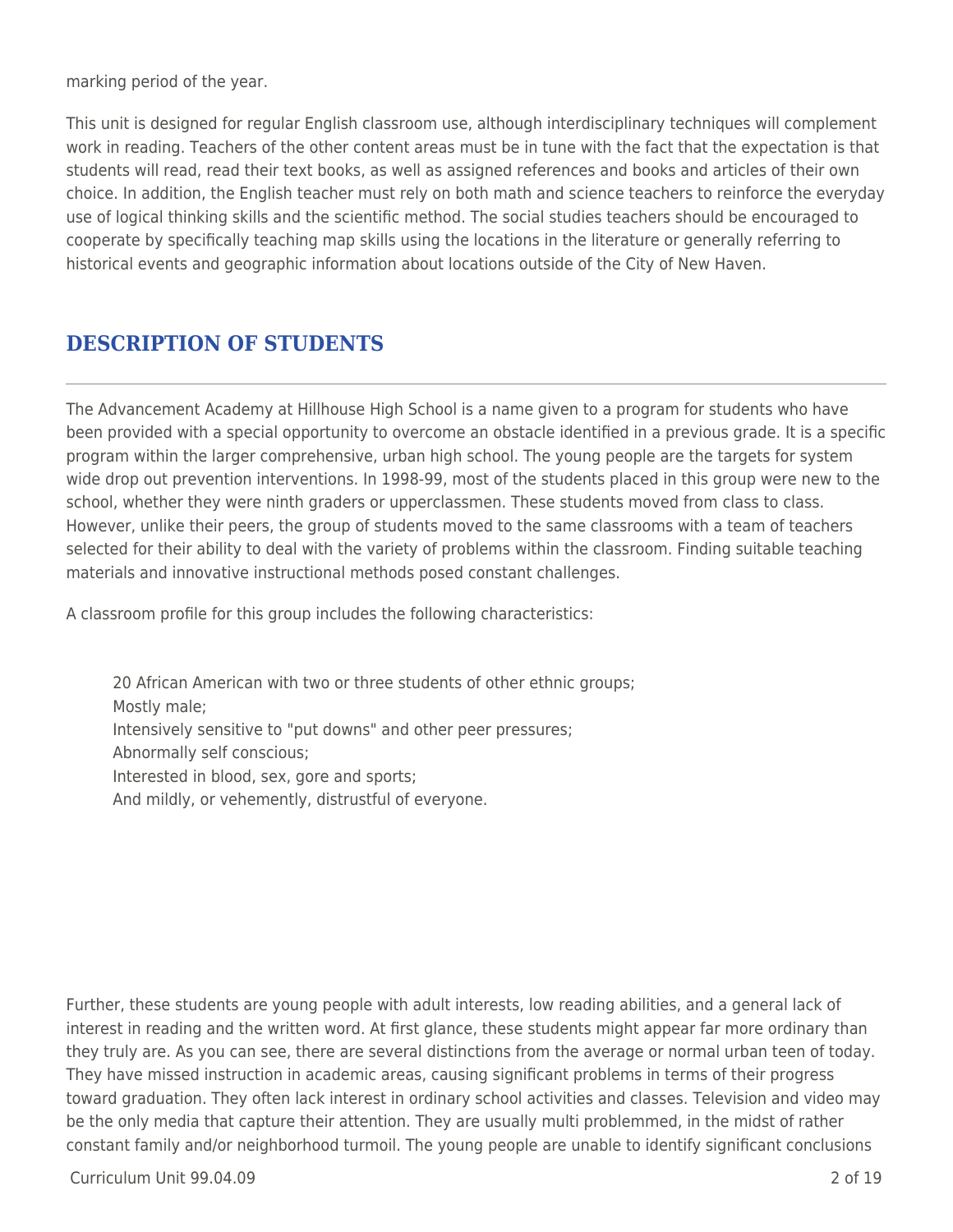in their lives. They feel they are constantly in the middle of several grueling situations. Their attention span is extremely short.

Truancy is a major problem. Seventy five per cent of the class is active with at least one local social service agency. Approximately 50 per cent of the class is involved in the juvenile or adult justice system. In fact, for all of them, their urban setting puts them in frequent contact with local police officers. They express varying degrees of admiration or dislike of "cops". However, the officer of the law is an ever-present figure in their daily lives. They respond well to instruction using literature based on their perception of real life issues, issues or situations that usually involve blood, gore, sex and sports.

## **IDENTIFICATION OF STUDENT INTEREST**

This school year, I taught a unit on "the unknown" in the Globe Literature Series with this group of students. The purple edition is designed for use in ninth grade basic courses where reading ability is below grade level. Students who are more advanced or on grade level use other editions. The Advancement Academy students became engaged in the subject matter. They were able to read and visualize "Death" in several different ways. They found that the readings gave them a new view of the Loch Ness Monster, poltergeists, and other mysteries. They were able to expand their thinking. And they read with little urging. Even the most immature students involved themselves in the literature and discussions. They seemed to enjoy reaching their own conclusions and relating their own experiences to the mysteries that we explored.

Following this experience and coupling it with their interest in police, it seems that mystery novels, detectives, and spy thrillers will also attract attention. My intent is to construct a unit for ninth grade students with low level reading abilities. I wish to introduce literature which is found in the local bookstores and which students might share with other family members. My goal is to put these children into the main stream so that when they become adults, they are reaching for one of the many mysteries sold in the United States. These will be books everybody reads. In this case, it is hoped that the term, everybody, includes family and friends of the Academy students. Because the world of police and detectives plays such a prominent role in their lives, the one book chosen will involve a police presence.

I anticipate that students will be interested enough to read at least one full book as a class and, then, be encouraged to continue reading independently. This unit is based on the premise that, with the capture of their interest, there will be opportunities to provide reading instruction. In addition, the emphasis on the procedure of the detective relates to the scientific method and critical thinking - both skills needed for obtaining good scores on standardized tests and the completion of high school. Students appear to like mystery, revealing of clues, the unveiling of motive, the discovery of the answer, the closure presented by the solution of a crime. If all of the clues remain true, the completion of this unit of instruction will allow these students to escape from their daily lives into the world of interested readers.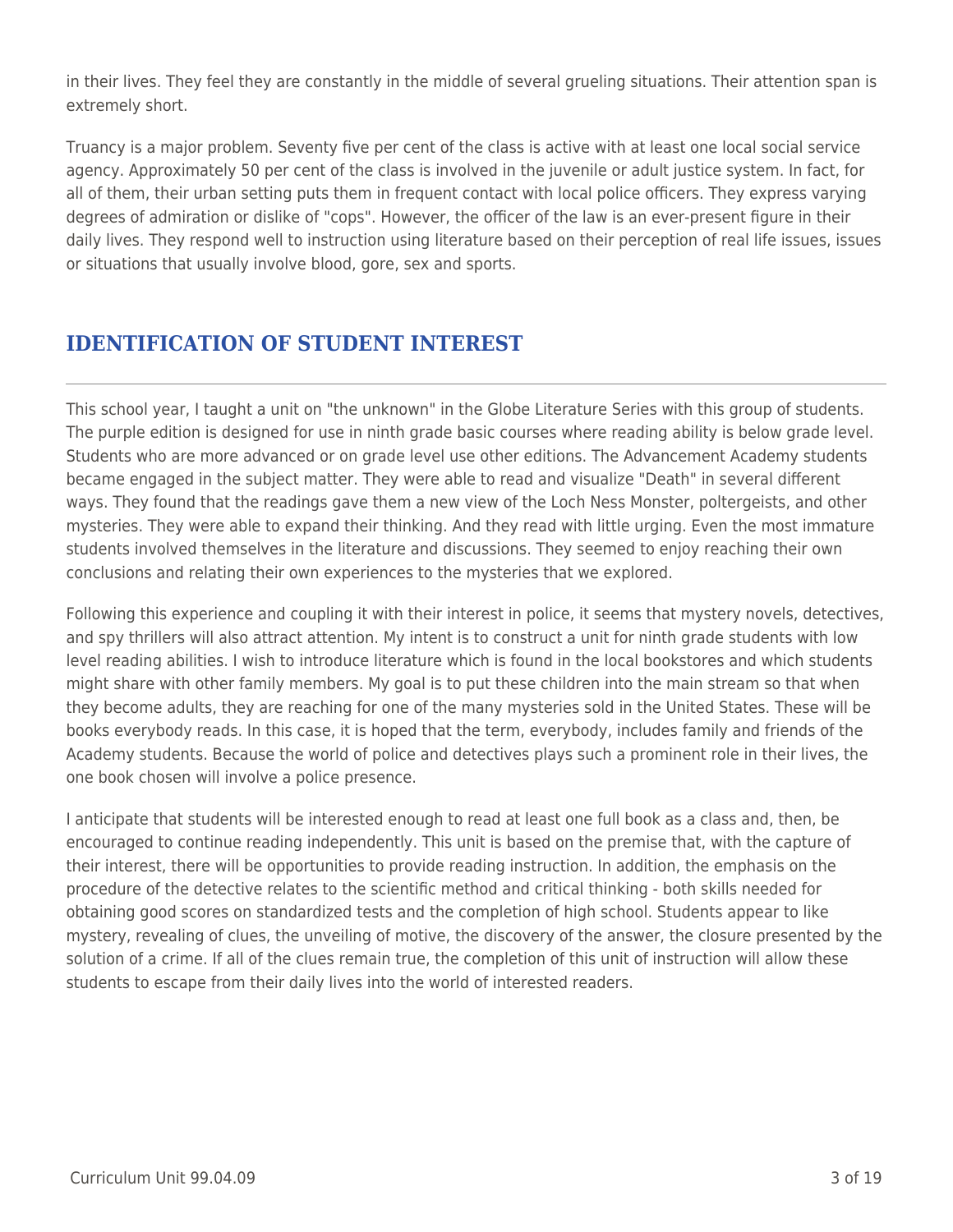### **CREATING TEACHABLE MOMENTS**

It is a skilled teacher who can create a truly academic environment within a comprehensive urban high school. The teacher who uses this unit must become personally excited about detective fiction and mysteries in order to motivate students successfully and to encourage the cooperation of other school personnel.

Students bring such a wide variety of interests to school each day. The traditional use of printed materials competes fiercely with the students' preference for audio and visual media. To date, traditional teachers have struggled to compete with cassette and compact disc players and television. With the advent of the computer and the Internet, the art of discussion is on the decline. Even the most highly educated instructor struggles to create those absolutely necessary teachable moments throughout a school year. Most master teachers will cite only single instances during a week when a majority of students engage in a good lesson. And at best, these moments are unpredictable.

Because reading improvement may be hampered by a teenager's poor self-image, a six-foot tall male who reads at an elementary level will gain confidence among his peers if he can show that he is reading a "regular" adult book. He shines when he can demonstrate how well he can handle some aspect of the story or a discussion on a particular related subject. A lesson that allows him to bring a familiar officer from his neighborhood police sub station to class may give him enough confidence to tackle the printed word in a mystery. Guests from the New Haven Police Department or the Yale Police Force will be invited into the class several times during the progress of the unit. The class might be able to meet this officer at a local bookstore. In doing that, they can take quick look at the section on mysteries, or any book for that matter. It may be interesting to visit the police department forensic laboratory or the medical school to speak about the use of science in detective work. Medical interns can show students how various preserved body parts can be used to identify a murder victim.

It is also assumed that, if students discover the interest and pick up a book or magazine, a reading or classroom teacher, a tutor, a volunteer, or a parent can use the opportunity to teach a missing reading skill. Any one can provide a quick, mini lesson on decoding unknown words or even higher level skills such as increasing speed. In addition, a referral to a reading specialist may be more palatable if a student, particularly a six-foot tall male, can take an adult book to the instructional session. This kind of material is far more palatable than the "kiddie" books that are sometimes offered to low level readers.

Nobody said that learning has to be serious at all times. Sometimes, knowledge can be transmitted in a game. A teacher can use this game aspect to create some welcomed lighter moments in class. A detective story can be considered an intellectual game, with its own set of rules. There is usually a murder. The reader needs to see the clues. Good detective fiction does not allow for tricks. The reader should be able to draw logical conclusions. The detective or the character who acts as the detective must not be the criminal. The game may be simply a logic puzzle that serves as a warm up activity or homework.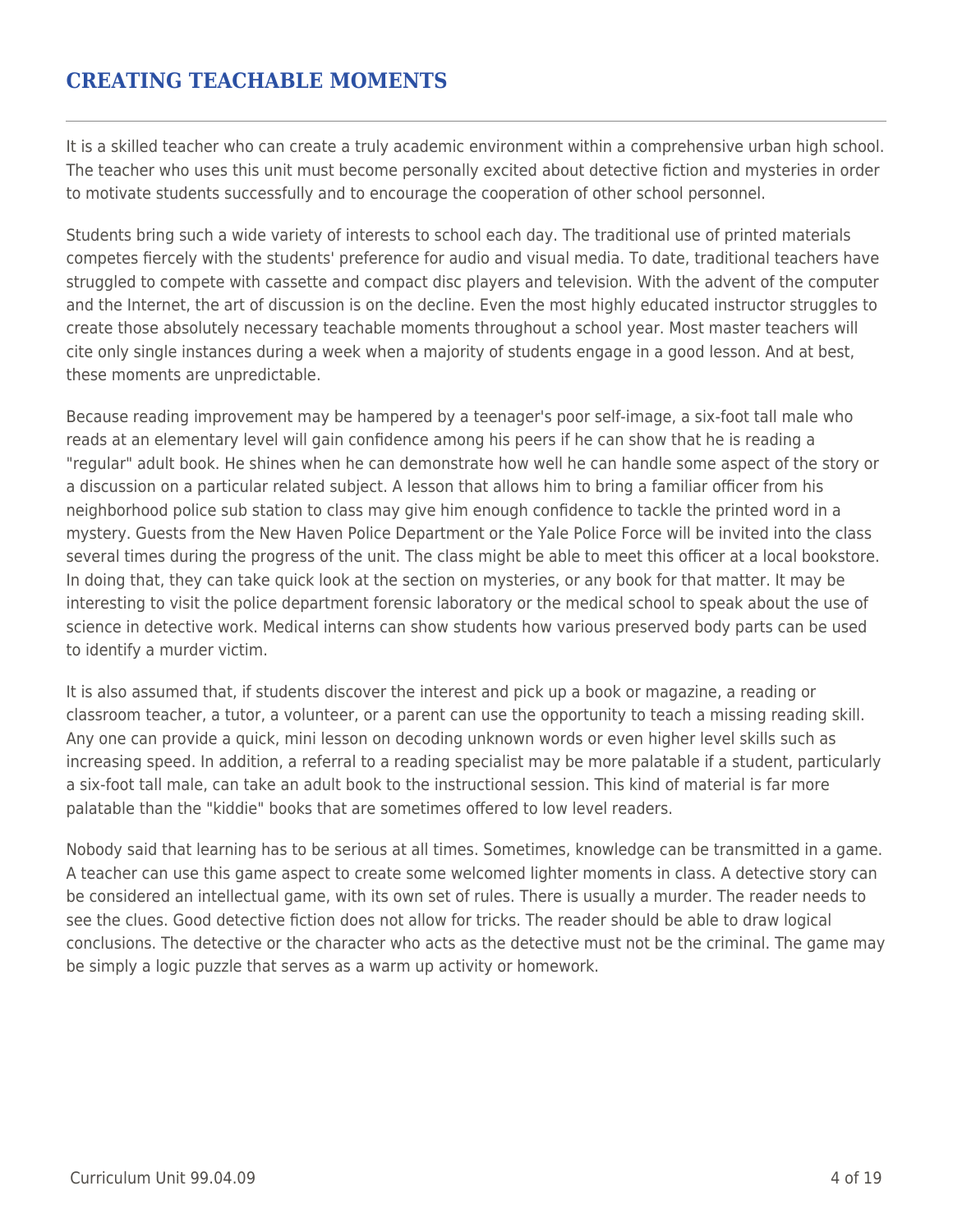### **SELECTION OF MATERIALS**

Teachers in schools where the population is mainly African American often select reading materials by African American authors rather automatically. It is assumed that such will be most attractive to the students. There is some question as to the validity of this stance. The point remains debatable. For the purpose of this paper however, that premise is accepted. One of the first thoughts about the criteria for selecting reading material for this unit is that students will react more quickly to materials written by African Americans and portraying contemporary African American characters. It is assumed that black writers will provide literature that is more familiar to the type of urban, African American students for whom this unit is planned. After all, say Henry Louis Gates and Nellie Y. McKay, general editors in The Norton Anthology of African American Literature, "Many contemporary African American writers have preserved and drawn on a sense of distinctive African American cosmologies and mythologies." (page 2014) This specific body of literature pays "heed to controversial issues of language and social identity."

I also considered literature to which students and their families would have ready access. Early on, it was decided that the books involved in this unit would be on the shelves at the local library, in downtown bookstores, and, perhaps on the shelves of the personal libraries of family and friends. Therefore in the classroom, I concentrate on a single book that everybody reads. Many people from diverse walks of life can offer their own review of the book.

The setting of the works was also a main consideration. Therefore, a novel set in what appears to be a city in the Northeastern United States, or at least an urban area, will be most appropriate. City life is a most familiar setting for the described youngsters. It is effectively in line with their real world, the neighborhoods of New Haven, and the world of their selections for television viewing. Urban America is their mainstream.

I was most interested in identifying an American policeman or private eye with the capability to become hero material. I thought that, for young people, a vigilante for justice in an urban environment or police procedural idealizing the police force would lend some moral or character instruction. I explored Ed McBain's books on the fictitious 87th precinct. I reviewed snatches of John Ball's books which were the basis for "In the Heat of the Night", an extremely popular television series.

I also searched for a book that has enough blood, gore, and sex to capture the interest of the students. But, it was important to find an author, who did not offer profanity for its shock value only or inappropriate, valueless, and extensive sex scenes or pornography. I wanted a book that would allow my students to become a solver of the crime.

## **CHOICE OF WALTER MOSLEY**

Walter Mosley "fits the bill." Since the publication of Devil in the Blue Dress in 1990, this author has gained nationwide respect among his peers.

It was Gates and McKay who said, "in the 1990's Walter Mosley's writings extended African American literature into the genre of the hard-boiled mystery… " (page 2019) Walter Mosley's writing represents an attitude not too distant from the Advancement Academy students. He is popular among many Americans. Yet, according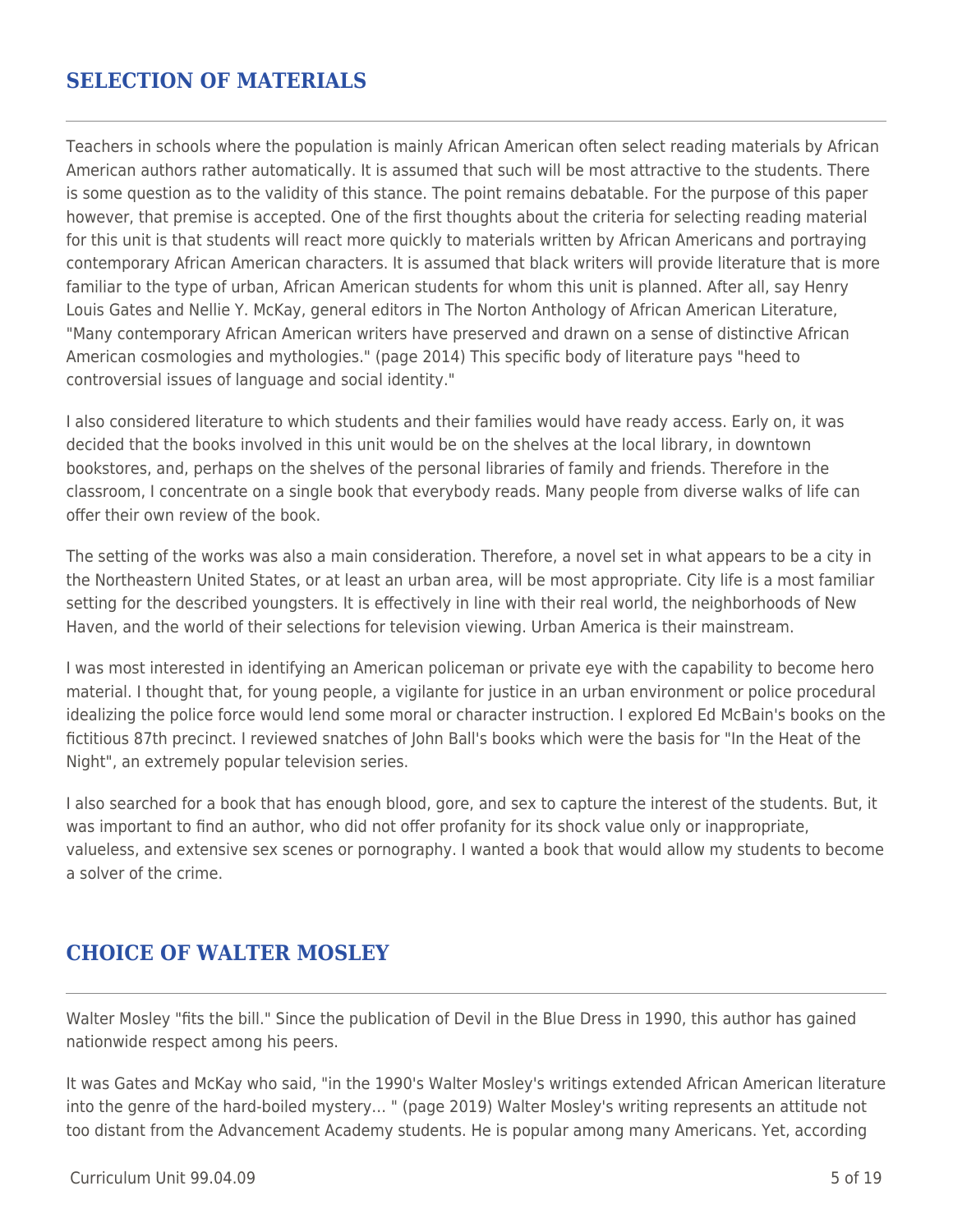to Gates (page 2594), "Mosely has swiftly entered into the company of contemporary American novelists whose work is expected to last." Gates goes on to describe Mosely's chosen vehicle, a series of mystery novels set in postwar Los Angeles featuring a reluctant black investigator, Easy Rawlins.

From the first chapter of any book within this series, the people and the world presented becomes familiar. The character, Easy Rawlins offers particularly good opportunities for student interest and reading instruction. Over the series of books, this man becomes even more vivid. Rawlins is presented as a human being dealing with both his community and a greater society as he seeks to solve crimes. He "wrestles with his own demons as well as the villains, white and black, whom he encounters in his perambulations around Los Angeles." (Gates and McKay, page 2595) Moreover, he is presented as a real, and sometimes very ordinary, person. It will be helpful to these students to explore Rawlins' battle with his own capacity for violence. He lives in a string of rented apartments and has a family of two adopted children whom he does not share with the white people he works around. As Mosley himself states in an interview with a reporter from the Hartford (CT) Courant, "Anyone who knows my work and has paid any attention to it knows what to expect. They know there is going to be a black man at the center of the story. And he's going to be struggling for identity, for redemption, for some kind of comprehension of who he is in a world which doesn't really care about that." (June 6, 1999, page G7)

Once a reader suspends belief, as I predict most will readily do, the reader becomes Easy Rawlins. One takes on the character. The reader becomes the investigator. Such engagement makes for quick reading of short novels.

Advancement Academy students may recognize Easy Rawlins as a favorite, adventuresome uncle. He lives in the North, but maintains his ties to the South. He cherishes his living quarters, whether it is that little house in Watts or an apartment in another urban neighborhood. These are his homes, not just places to sleep. He cleverly maintains two worlds - home and work. He is gainfully employed in various jobs and frequents the "joints", where everybody knows him, only after the job ends and the pay is earned. His relationships are solid. He thinks about his "Mama" and former girl friends down there, back home where ever that is. Even their names will ring bells with the Academy students. In Devil, there is Coretta, the girl friend of a friend; Lips, the sax player in one of the joints; and Junior who protects his mother every night at her after hours joint.

Easy's language lends to this familiarity. Readers can become Easy through Mosley's skillful handling of the American language. His images are well presented and rich, leaving enough room for the reader's imagination to construct a setting and watch the characters function in it. His words trigger the imagination. Because the Easy Rawlins series is written in the first person, the reader hears him think. Like his speeches and dialogue, this novel is written in rather brief, uncomplicated, sentences. His metaphors are vivid. The words are clear and concise, like any detective, but with a tinge of a Southern drawl. Without using undecipherable Ebonics or exaggerated passages of what some consider African American language, the language of Mosely's characters will most likely ring ordinary to the ears of these young people. The conversations are distinctly African American. Some of the phrases are in that code which could be considered the first language of some urban African Americans. However, with a minimal effort, just about everyone can understand the speech of Mosley's characters.

Los Angeles just after World War II is the setting for Devil in a Blue Dress. Devil in a Blue Dress gained immediate critical and commercial success and made a popular place for Easy Rawlins. This may lead to an understandable criticism that Mosley writes for a particular audience. Whether Los Angeles or New York City, his settings are urban America and this label has grown to mean an African American environment. Even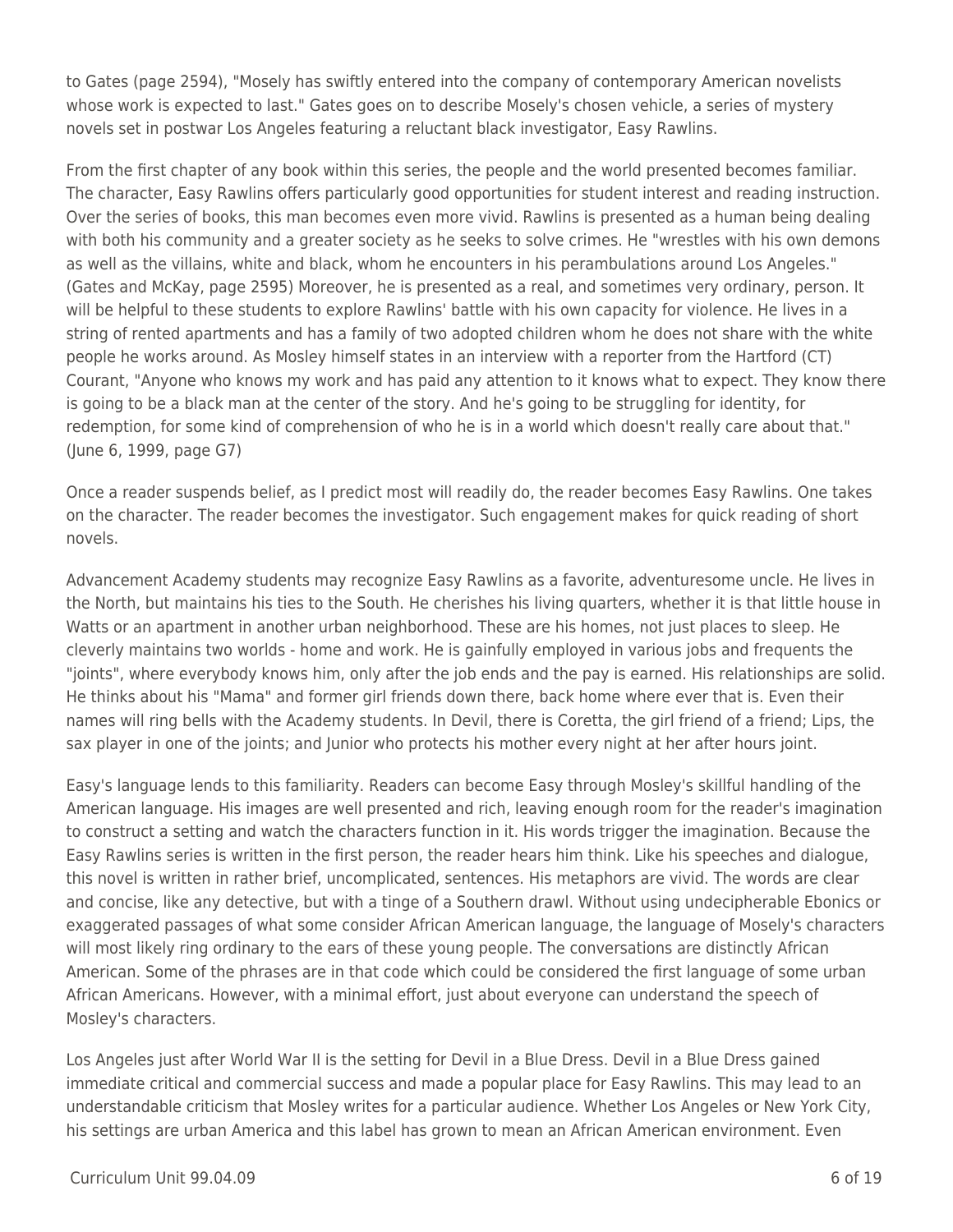though there is room for an argument about the universality of the character, I will admit that there is truth in the statement. Easy's world, viewpoint, and demeanor are African American. He lives in an African American setting that Mosley introduces to a greater world.

My selection of Walter Mosley was swayed by the discovery of the movie version of Devil in a Blue Dress because Academy students appeared favorably impressed with the story as shown recently on prime time network television. This is a popular movie version of this film. The females in class enjoyed actor Denzel Washington in the role of Easy Rawlins. Overall, it is a good film that can easily be used in a high school classroom. The movie script has been sanitized. Even though, removing some of the blood, gore and sex does changes the story, viewing the movie will make a good supplemental activity for the class.

The book provides a more suitable depiction of characters and much more vivid scenes and the object is to have students decipher the words on the page and comprehend the story. However, because the ending of Devil as written by Mosley involves starkly presented sex with a white woman, I shied away from this selection of this particular book to be read in the class. I did not want to spend time on the issue of black/white romantic relations, since the strategy is to move through the plot with deliberate speed. Although a teacher using this unit must be prepared to respond to the issue, the major issue of intergroup romantic relations and pertinent education on that aspect of diversity can be addressed in a separate arena. That is not the focus here.

Mosley is a master at using sex in his plots in a manner that allows the reader's attention to remain on the unraveling mystery. In fact, sex is an important part of the plot in many of his novels. He tastefully entwines this aspect of human behavior into the story and yet he does not allow sex to become the central focus of any of his works. Advancement Academy students often bring their own sexual interests and questions into the class. At times, their personal escapades or fantasies are discussed openly with their permission. Using the works of Walter Mosley will allow a teacher to develop an attitude that sex is a rather ordinary part of adult life and, when tastefully placed as Mosley usually does, sex does not have to be taboo or shocking. At best, it is a normal part of adult life. And, at best, this will create opportunities for appropriate sex education.

# **A NOTE ON USING PASSAGES OF SEX IN THE CLASSROOM**

My attitude about using materials with sexual references in the classroom is this: An appropriate reference to real life sex, not perversion, is acceptable. The teacher will have to judge the suitable level for a particular group of students. "Suitable" in this context means that students are mature enough to approach the subject. Further, it means that the issue can be discussed in a mixed group. A teacher must be able to proceed without major objections by the students and their families. The teachers' introduction of reading materials that contain sex scenes should not completely upset the academic environment. This judgement will rely more on the tone set in the classroom from the very beginning, than on the student's maturity.

However, before embarking on this, the teacher must take several steps to present a natural acceptance of the fact that people are sexual beings. Any opportunity, over the year, to let students understand that there are few, if any, big secrets should be taken. References to the sex act between men and women should be accepted, as a matter of fact and tasteful questions about sex from students in other contexts should receive swift, matter of fact responses. If the need arises, school clinic personnel should be enlisted to present appropriate information to the students, with parental permission.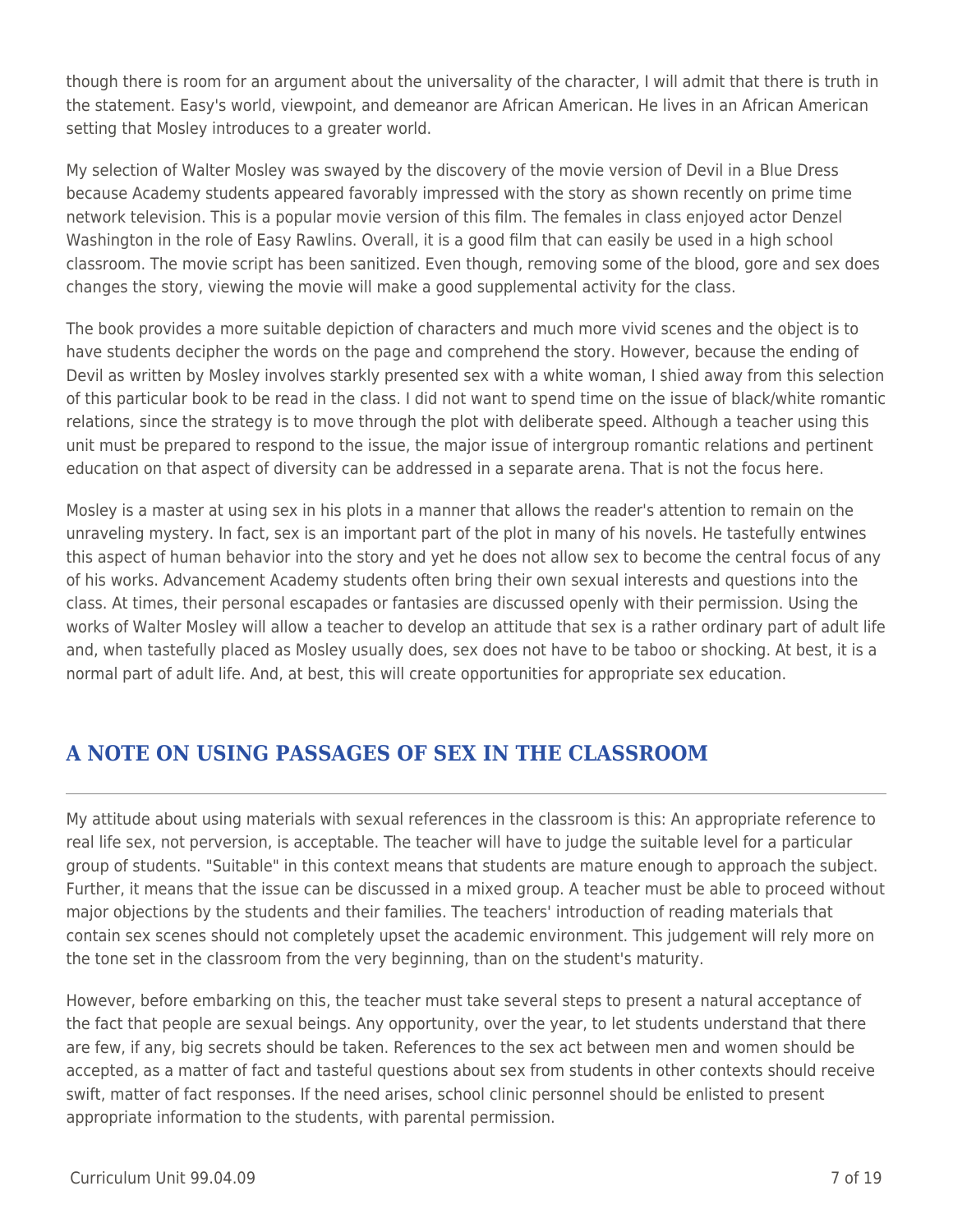The teacher using this unit must reference all administrative policies and procedures on the use of adult materials with foul language and sexual references. In order to protect one's self professionally and legally, the teacher should use several different mechanisms to let parents and families know that this approach will be taken. For instance, each syllabus must contain reference to the fact that adult materials with sexual references will be used. There should be a separate notice to parents at the beginning of the marking period when A Little Yellow Dog is to be taught. The notice should tell the parents that the book contains sexually explicit scenes and parents should be required to sign off on the use of the book. In addition, school administrators should be notified of the use of adult materials, again.

Students must understand that a mature attitude is expected. The author's use of sex will be viewed in terms of its place in the works, its literary value in the plot.

# **CLASSROOM ACTIVITY**

Any teacher contemplating the use of this unit must be prepared to spend a full year on detective fiction. Because a teacher is often a model for student interest, it is important that they see the teacher reading detective fiction from the beginning of the year. They must hear the teacher talking about mysteries. The establishment of an active interest is major. This will whet the appetite of the class.

The teacher will establish the use of the Socratic method in the classroom from the beginning of the year. The use of the well-placed question in a high school can be difficult. Often, the well-placed question is the key to solving the mystery, whether that be in the story or in deciphering an unknown word.

The state of Connecticut is moving toward standards for each grade level. These standards influence instruction in specific areas. They encourage using many types of instruction, including student centered learning and the Socratic method. In addition, most teacher training institutions do not teach the Socratic technique to people preparing to become teachers. Teachers must prepare carefully for this. Eventually, the construction of the well-placed question, on the spot, can become an immediate tool. Until that time, daily lessons for the marking period must contain examples of the well placed questions. Student discussions can be satisfactory self teaching opportunities. Teachers must be prepared for criticism when they do not stand before the class and lecture. They must establish a classroom atmosphere where student thoughts are respected and substantive, student centered discussions can happen. For Advancement Academy students and young people in general, the introduction of group discussion on academic subjects helps to establish an important skill, useful for both academic and social settings. It lets them know that it is all right to talk, to present an idea, within a context. It teaches and reinforces the use of the question as the initial step in learning.

For the first marking period, this means scheduling in time for questioning and diversions from the planned lessons. It means practicing group discussions. The fact that a teacher may only complete fifty per cent of his/her plans has to be accepted, if other success measures, like hearty exchanges based on reading materials, are achieved.

During the second marking period and directly preceding the use of this unit, the teacher will present several informal motivational activities - the introduction of a shelf of mysteries, the showing of a related film, a mystery game, etc. This will also serve as a measure for the ease or difficulty of the tasks ahead during the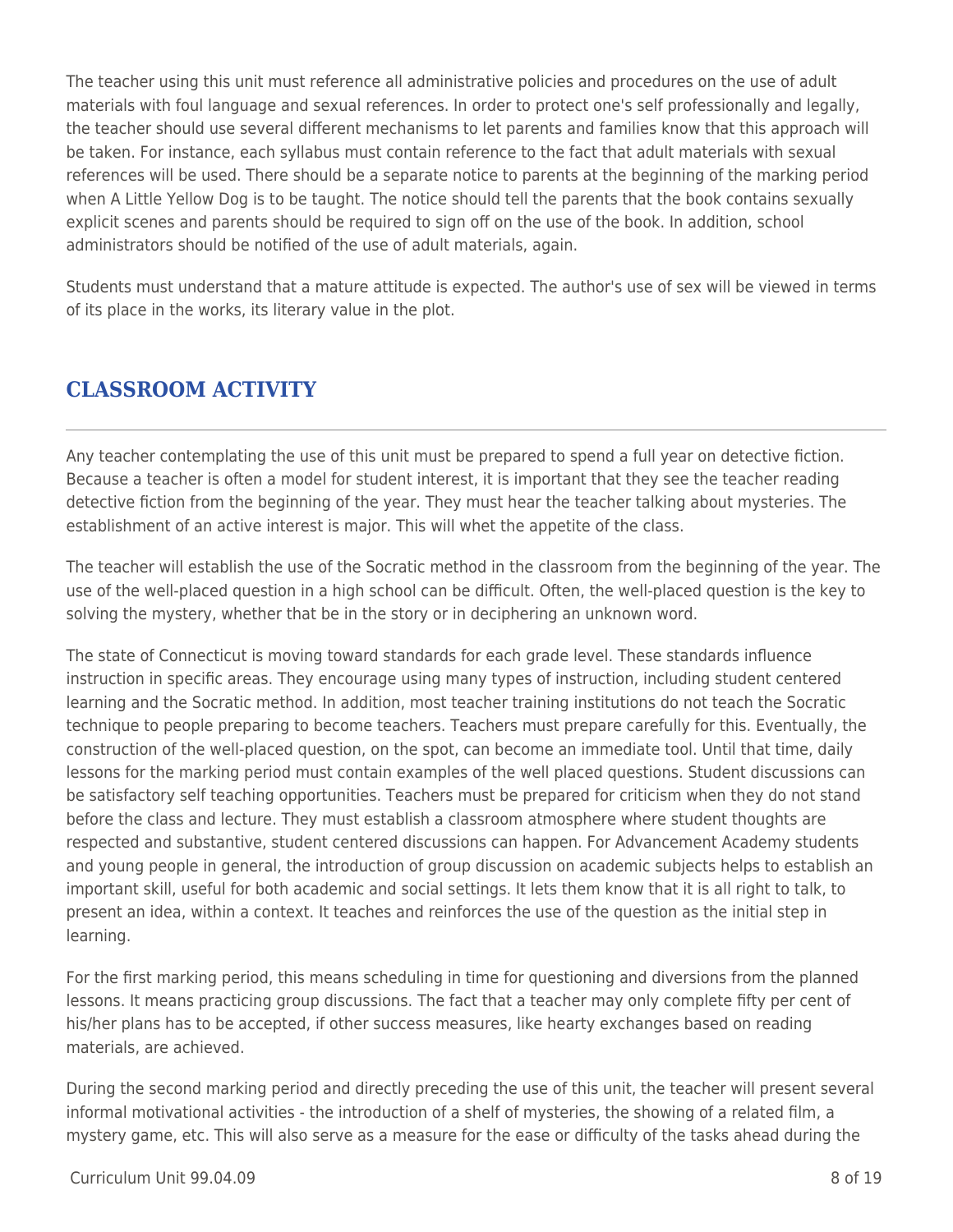more formal instruction.

Over the course of the second or third marking period, students will read The Little Yellow Dog by Walter Mosley, covering the 42 chapters in sections over approximately ten weeks. The task for the classroom teacher is to vary the strategies so that various learning styles can be accommodated and the book gets read. There should be silent reading and journal entries and writing in conjunction with straight reading. Even though these are high school students, it is important to include several read-a-loud experiences. In addition, the teacher will pull at least 50 vocabulary words directly from the text. Students will be asked to record the meanings of these words in their notebooks and to add their own unknown vocabulary entries. In addition to quick weekly quizzes on the vocabulary, the teacher will construct factual tests on the story, the characters, the related aspects of the life of the author, and the themes presented. While reading the entire book is key here, it is assumed that family will assist the students to complete most of the reading at home so class can be reserved for the well placed questions, motivation, and check up.

This novel is available on audiotape and the use of this media, perhaps from seven to ten minutes at a time, is most appropriate. Paul Winfield, an accomplished actor, delivers a reading that captures the compelling drama of Mosley's writing. His voice is accompanied by some well-chosen music at the beginning of sections. However, I do not encourage listening to the tape in its entirety. Students tend to put their heads down and even drift into sleep no matter how good the oral presentation. In addition, I found that the oral and written presentations of the story were very different. The narrator provides his own interpretations. Another difference lies in the fact that material used for the audiotape has been edited and student will miss the rich language of the author, if they only listen to the story. His metaphors are vivid. Mosley gives a reader enough for the individual's own interpretations to take shape.

It is extremely important that student work involve at least one classroom visitor, an officer of the law and, if it can be arranged, a visit to a local police headquarters, forensic laboratory, or a crime scene. One classroom session in the media center should be designed to have the students examine the print resources available and to search electronic resources. This library visit might be related to a special project which the students will be expected to complete.

There are many activities which can be conducted to make this unit successful. However, the teacher must be sure that time remains available in the school year for follow up and evaluation.

# **OTHER RELATED ACTIVITIES**

An initial list of some other mystery or detective fiction by African American authors is attached to this unit. It is important that a good number of the "right" books are available to students. Teachers who will use this unit are encouraged to build a classroom collection of 20 to 25 disposable volumes, along with magazines. These volumes should provide a wide variety of subject matter and, should students so desire, they should be encouraged to borrow the literature for reading periods in class or leisure reading at home all year round. A reading table with several issues of appropriate magazines with detective fiction can also spark interest. Teachers also are encouraged to put up at least one large-scale display on mysteries in the classroom, the library media center, or in the hallway.

It is important that the classroom have an array of books, magazines, newspapers and other reading materials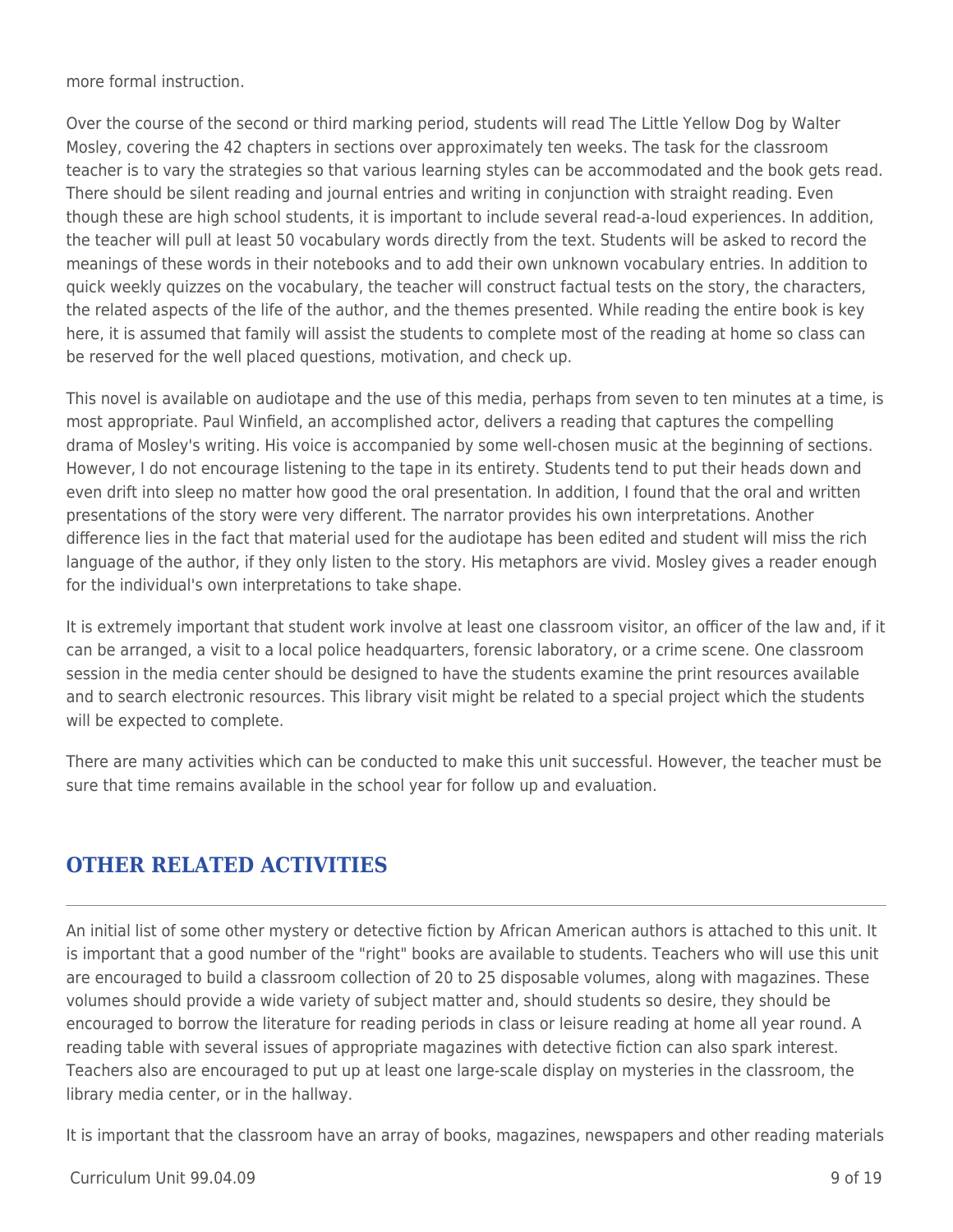involving the same themes for silent reading. The classroom teacher should work with the school media specialist to create a student bibliography of both print and electronic resources. While it will be worthwhile for each student to have a copy of this list for personal use, an enlarged version prominently displayed in the media center will benefit everyone, including other teachers. Setting up a bulletin board on detectives in the library may be a class project. It may be a boost to the esteem of the Advancement Academy students if movies of some of the titles were shown for an audience wider than those enrolled in the Academy. This might be offered in the after school program. All that is needed is the space and a TV VCR.

I encourage the involvement of the talents of other staff people. The teacher lounges and cafeteria are excellent places to demonstrate the excitement that reading mysteries can produce. For example, a conversation, although brief, regarding meeting Walter Mosley this Spring and attending a reading of a new work, a play was infectious. It created a different atmosphere in the small circle where it happened. We talked about something professional, rather than griping about the cafeteria food or whatever. This type of concentration and excitement on the part of the teacher generates a more cooperative spirit. The biology teacher may understand more fully the contribution his/her teaching and the use of the scientific method make to this unit and to the general education of high school students. In addition, the teacher may be able to practice openly the use of the Socratic method with these kinds of groups.

Others may actually conduct some of the activity for this unit in the school. For instance, a successful component of the 1998-99 school was a cooperative effort with Hillhouse's Career Services Center. Academy students began a four-year program, which focuses individuals on career exploration, choices and preparation. They took a computer-based survey of careers and their preferences, worked with practice employment applications and interviews, and constructed a simple resume. Career Services personnel also came to class several times to understand the general interest and on the school wide career day, the classroom visitors were especially selected according to these interests. They were a female police officer and a free lance news reporter with experience on the police "beat". This type of cooperation fulfills the state mandate to provide career exploration in each classroom setting.

I encourage any teacher thinking about using this unit to seek one activity in which the entire school, or several classes, can participate. These can be one of a range of activities from an entire grade attending the showing of a movie, to a scavenger hunt, to sharing the vocabulary. Walter Mosley lives in New York City. I met him in Hartford at a reading for a new play. The class might arrange and host a visit by the author. Such activities will confirm that any one in the school can use the general direction of this unit. It will make the Advancement Academy students very ordinary, not set apart from the others. At the same time, if a larger scale activity can be accomplished, the accomplishment will enhance the self-esteem of the Academy student.

I dare mention video and audiotapes of good mysteries. After all, this unit is essentially constructed to teach reading. However, good video and audio versions of the Mosley's stories and the works of other authors do exist and can not be ignored. It is paramount that the teachers guide students to supplement their reading with other media, not to replace reading. They use cassette players and television so much in their lives. Teaching students the difference between taking in the original written words and the interpretation of these words on tape or the screen is time well spent. The students can be presented with real examples of the differences between the actual words and the visual and audio images presented by someone other than the original author.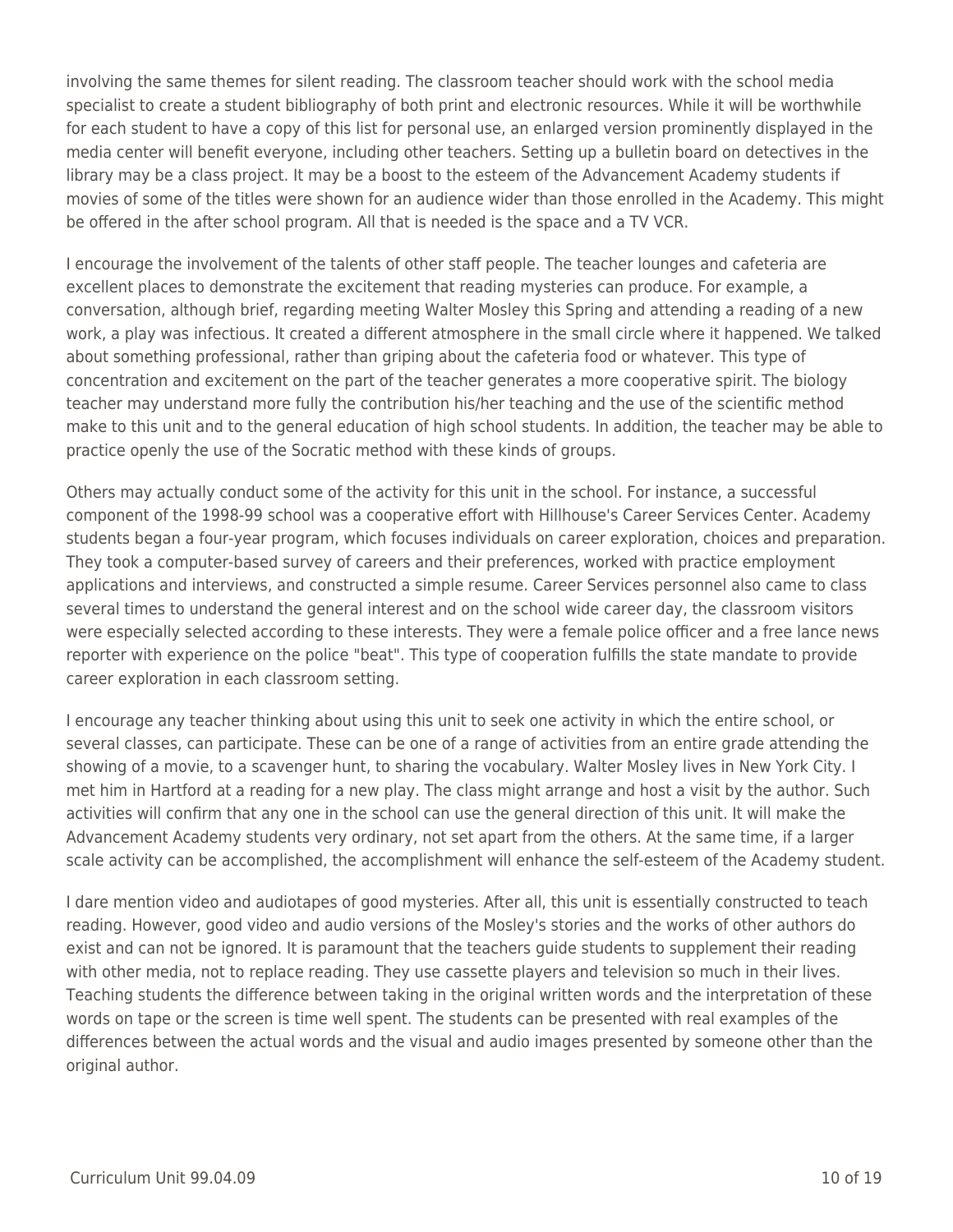### **THREE SPECIFIC LESSONS**

Each lesson must have specific reference to the Connecticut standards and the New Haven frameworks for curriculum. The New Haven Public Schools have adopted set frameworks in each subject for each grade level. Specifically, the section on language arts for grade nine should be reviewed as each lesson plan is made.

I suggest that the first lesson involve having some students read aloud to find out who might benefit from the services of the reading specialist/teacher and making the appropriate referrals for readers with serious reading problems. The second lesson involves using The Reader As Detective in class as a demonstration of independent use of reading materials. This is a paperback workbook that contains passages from traditional literature. Each passage is interrupted to give the reader a chance to solve the mystery and, then, reading comprehension and vocabulary exercises conclude the lesson. The third lesson is geared toward setting the tone for reading A Little Yellow Dog in class and at home with friends and family and reporting in class in discussion and other ways. As stated earlier, I strongly advocate the use of the Socratic method for this. I have added a written test to this lesson so that students are engaged for a block period of 90 minutes, rather than the normal 45 minutes.

## **EVALUATION**

How will one know that this unit is successful?

Simply answered, the teacher will be able to see evidence of student interest in the novel selected and others. One of the most indicative dilemmas that may occur is that some students may finish the novel before the teacher's schedule is accomplished.

The teacher will be able to use fiction to teach several different reading skills. In the end, well-received instruction may result in more decoded words, improved vocabulary recognition, an improved grasp of meaning and inferences, and increased speed. The hard data on improved reading ability will surface in various test scores. The anecdotal notes, if they are kept, will reflect that students really read the book and that it may be the first time they have completed an adult novel. The notes may summarize conversations about the characters or a newfound interest in investigation whether they are police related or otherwise.

Over time, there will be indications of more independent reading, an increase in the number of books read annually.

It is important to think back as the school year ends. Did the lesson plans as executed fulfill the mandates in the state standards and local curriculum frameworks? Did the instruction allow students to improve their language skills? Do they read, write, and think better than when they entered class?

If this unit is successful, the entire school community or individuals within the community will remark about the improved tone of the Advancement Academy classroom and the positive behavior of the Academy students around the building. The Academy students will find that, with a new interest and improved reading skills, their self-esteem allows them to interact in a positive way with other members of the school community. In addition, other teachers, academic resource personnel (such as the reading specialists and career center staff) will be able to tell about the work of the unit. The custodians, who hold special places in a school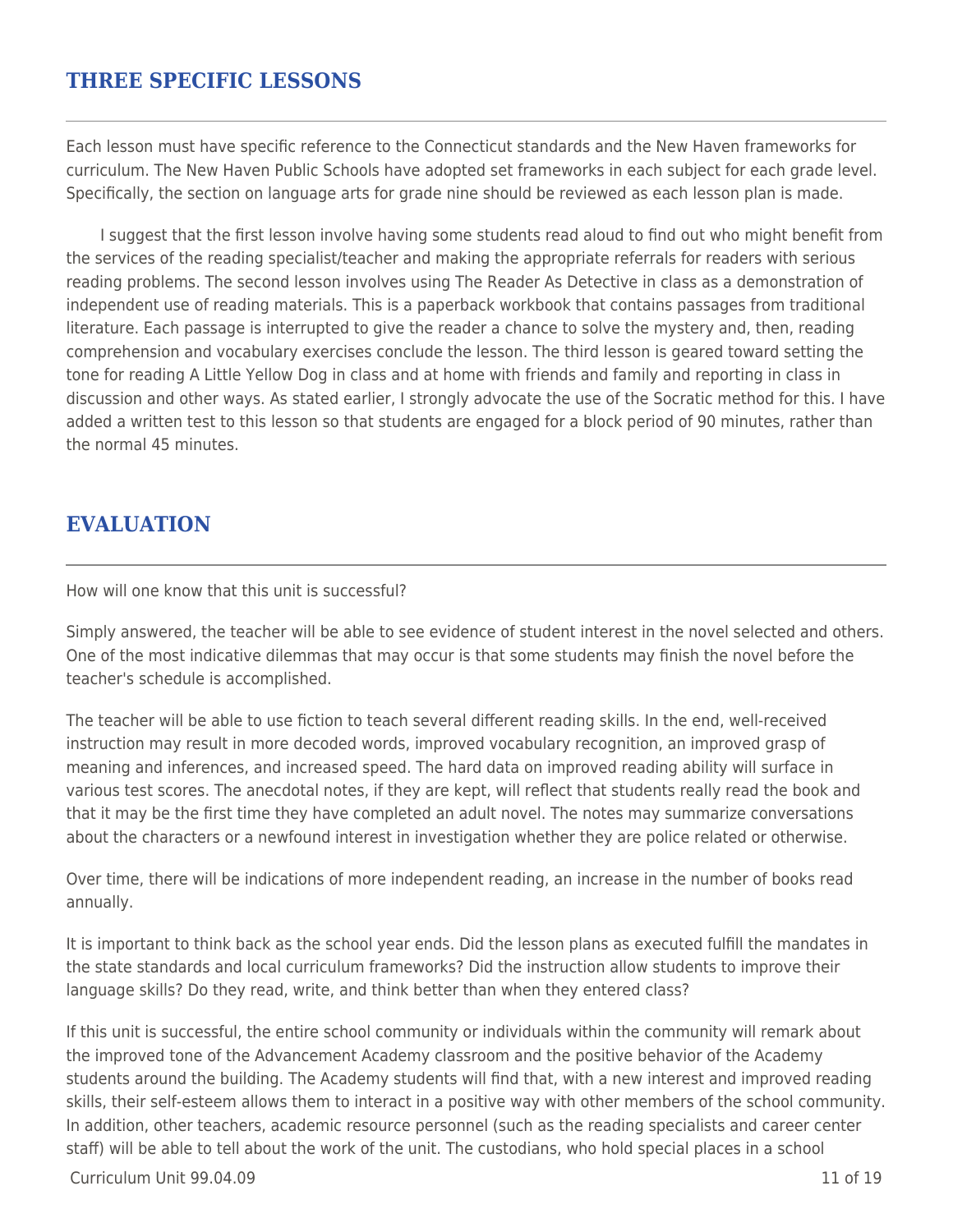environment, might even read and discuss Easy Rawlins.

## **LESSON ONE**

### Objective

Setting the tone for reading A Little Yellow Dog in class and at home with friends and family and reporting in class in discussion (Socratic method) and test, a lesson for a block period of 90 minutes

Materials and equipment needed

Copies of the novel will be given to each student. Short test of comprehension for chapters 1 through 3

Pre class activity

Read chapter 1 at home with parent or adult. This chapter contains a sex scene between Easy and schoolteacher in classroom.

The lesson in class

Warm up the class by asking, "how did you like the beginning of the story?"

Listen to ten minutes on audiotape. Begin the tape at the end of chapter one.

Ask "what is the significance of the dog." What role does Etta Harris play in this chapter? Can you predict any future action? How does Easy Rawlins feel about his kids? Cite the passages that indicate this. This takes place in November. Can you tell what part of the United States is the setting? What is Easy's relationship with his supervisor like? Is Easy Rawlins a thief? Leave time for questions and discussion.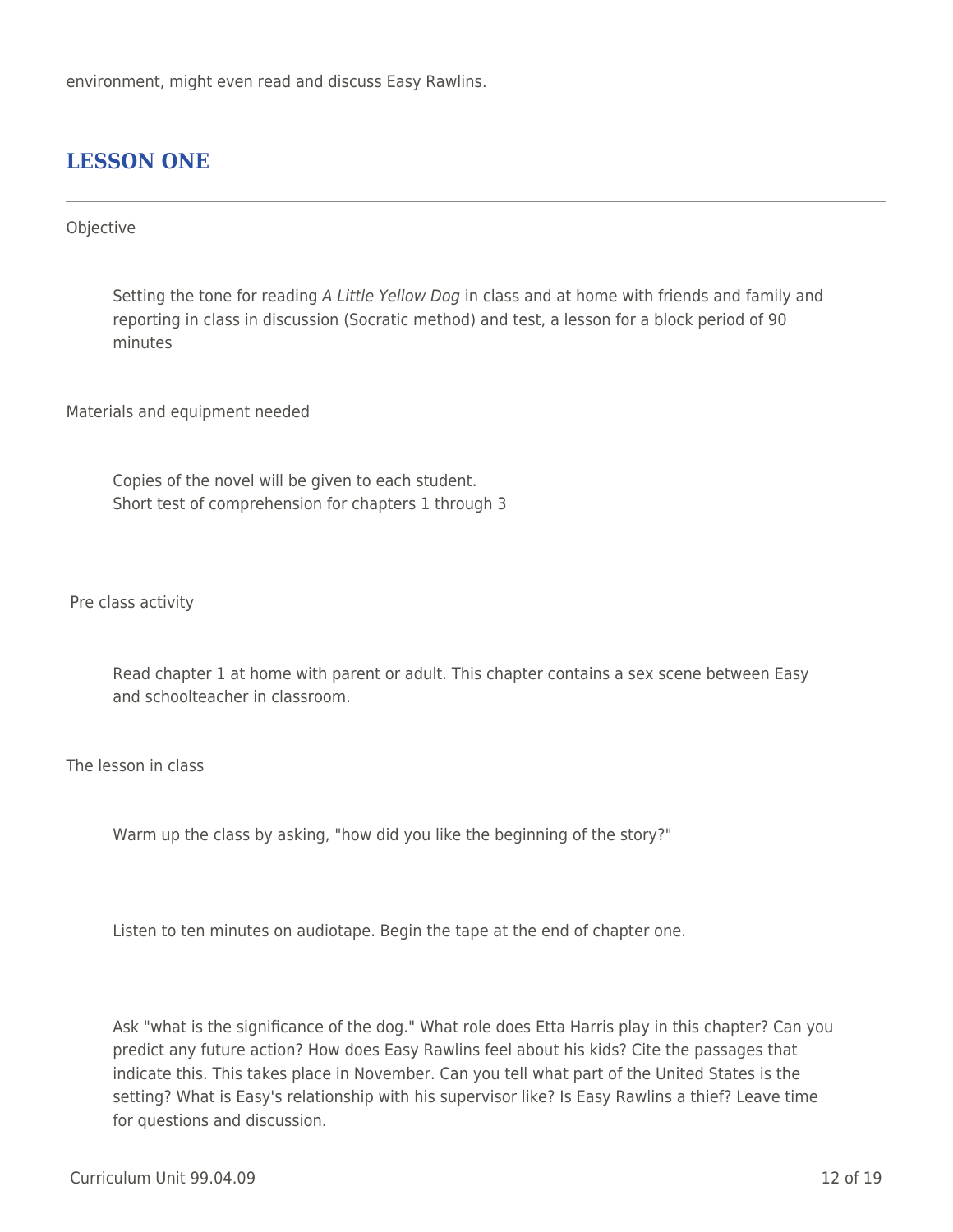Allow at least 15 minute for reading of third chapter silently.

Before the class ends, the teacher should administer a written check up, about five items, on comprehension of chapters 1 through 3. What are the full names of three characters? Where does the story take place? Name Easy's job title and describe some of his duties. How much time elapsed between the beginning of the book and the end of chapter 3.

\_\_\_\_ \_\_\_\_ Homework

Read chapter 4 at home with parents

# **LESSON TWO**

Objective

Reading aloud to find out individual reading deficiencies and identifying who might benefit from the services of the reading specialist

Material and equipment needed

Independent exercises A classroom helper, the reading specialist if possible

Lesson

Tell students that you will be looking at how they read. They must know that you will be diagnosing their abilities.

Have four students, volunteers, read out loud from the novel. Provide quick reading help, decoding words, injecting tone and vitality, and questioning comprehension for each one. Be careful to avoid embarrassment.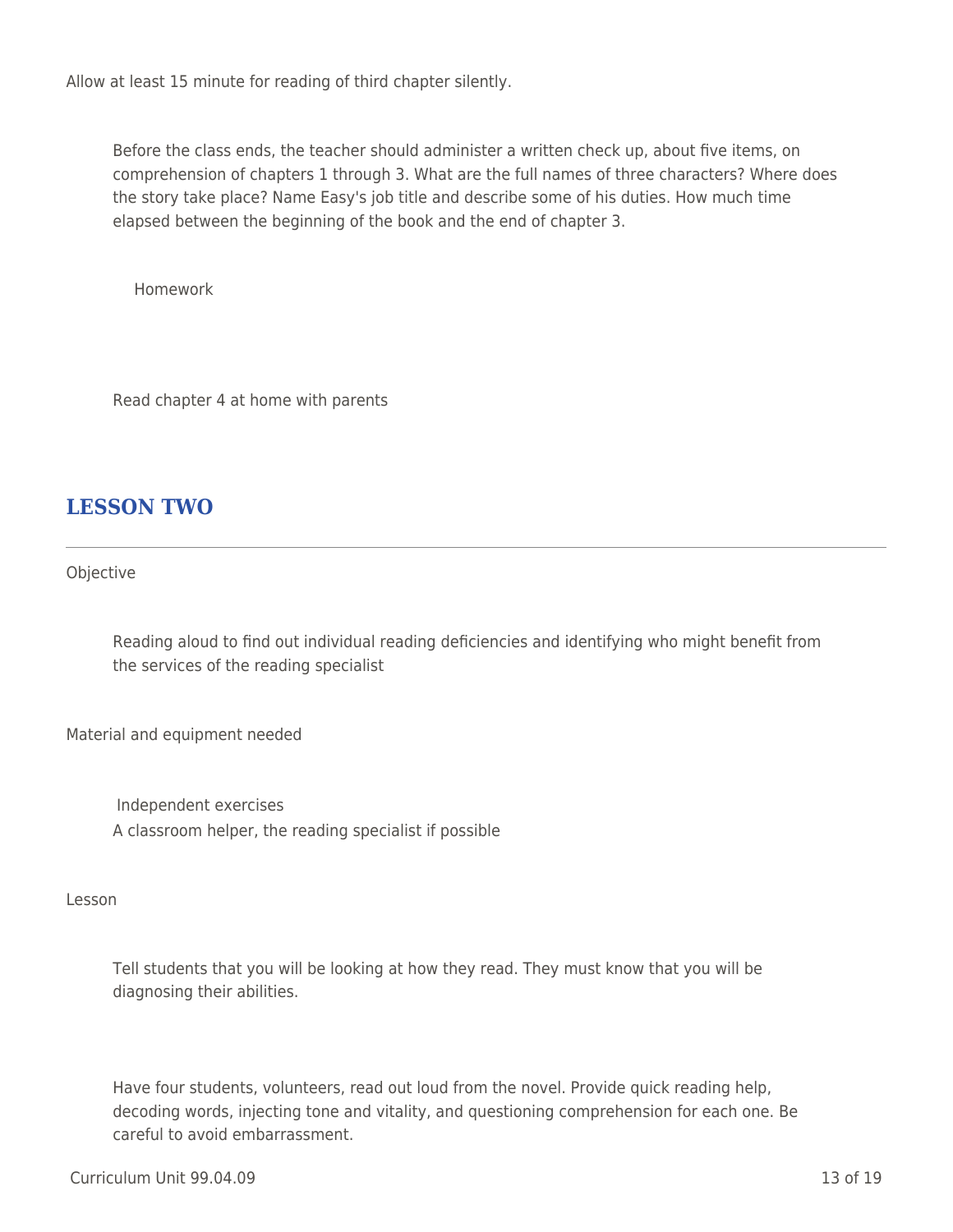Ask the class to continue to read while you take time for one to one diagnosis of reading, good points and deficiencies. The helper can walk among the group to be sure that students are on the correct page and reading. If the helper has expertise in teaching reading, the roles may be reversed.

The helper will continue to do this while the teacher takes more students aside or outside of the class to read aloud and provide diagnosis of reading ability.

Continue until entire class has been given a private view of reading needs including a preliminary prescription for personal growth

Homework

Ask each student to discuss the conversations about their reading abilities with their family.

Read next chapter.

### **LESSON THREE**

Objective

Using The Reader As Detective in class as a demonstration of independent use

Materials and equipment needed

Ten or twelve copies of the workbook or copies of one lesson from the book

A logic puzzle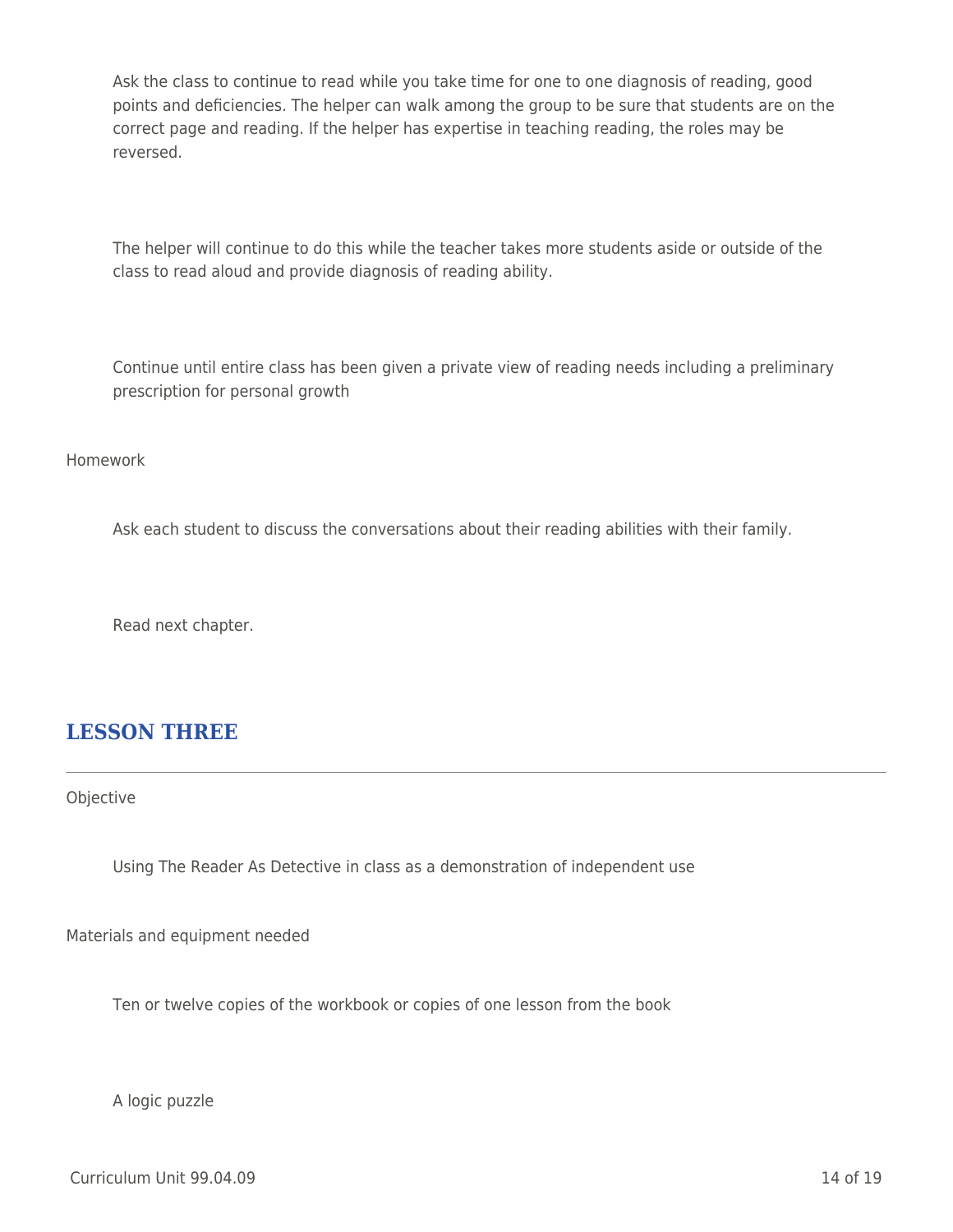Lesson

Give students a logic puzzle to solve prior to the end of the class.

Discuss detectives. Talk about how Easy Rawlins, although he is not employed as a detective, behaves as one.

Referring to page 3, "The Adventure of the Speckled Band," introduce Sherlock Holmes by comparing him briefly to Easy.

Give the students an oral summary of pages iii to v which provides the purpose of the book and the methodology of the lessons.

Explain that the intent is to use this book periodically in class. Each lesson completed will be a part of the marking period grade.

Allow them time to complete the 15 questions in sections I and II. Because vocabulary work will focus on A Little Yellow Dog, students will be allowed to skip the vocabulary section. Section IV provides a lesson review and that should be completed.

Homework

Continue reading the novel.

## **READING LIST FOR STUDENTS**

African American and Other Authors of Mystery Fiction

Bland, Eleanor Taylor. Dead Time. New York, Signet/NAL, 1993. Done Wrong. New York, St. Martin's Press, 1995 Gone Quiet. New York, St. Signet/NAL, 1995 Keep Still. New York, St. Martin's Press, 1996 Slow Burn. New York, Signet/NAL, 1994. DeLoach,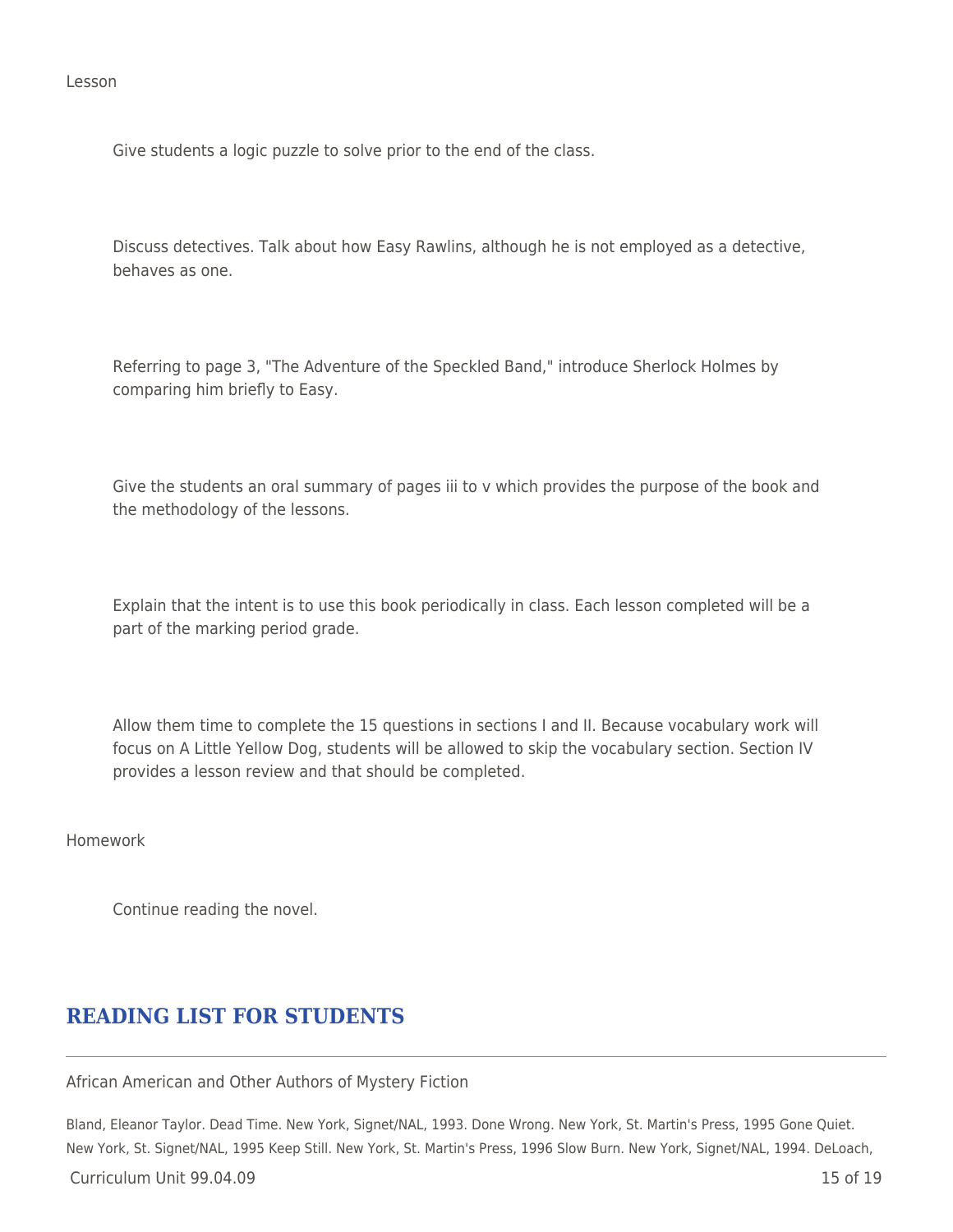Nora. Mama Saves a Victim. Los Angeles, Holloway House, 1997. Mama Solves a Murder. Los Angeles, Holloway House, 1994. Mama Stalks the Past. New York, Bantam, 1997. Mama Stands Accused. Los Angeles, Holloway House, 1995. Mama Traps a Killer. Los Angeles, Holloway House, 1995. Dexter, Colin. Last Bus to Woodstock. New York, Ivy Books, 1975. Haywood, Gar Anthony. Bad News Travels Fast. New York, Putnam, 1995. Fear of the Dark. New York, Penguin, 1989. Going Nowhere Fast. New York, Putnam, 1994. It's Not a Pretty Sight. New York, Putnam, 1996. Not Long for This World. New York, Penguin, 1991. You Can Die Trying. New York, Penguin, 1994. When Last Seen Alive. New York, Putnam, 1998. Himes, Chester. All Shot Up. New York, Thunder's Mouth Press, 1996. The Big Gold Dream. New York, Thunder's Mouth Press, 1996. Blind Man with a Pistol. New York, Random House, 1989. A Case of Rape. New York, Carroll and Graf, 1994. Cast the First Stone. Chatham, NJ, The Chatham Booksellers, 1973. The Collected Stories of Chester Himes. New York, Random House, 1988. \_\_\_\_ Cotton Comes to Harlem. New York, Random House, 1988. The Crazy Kill. New York, Random House, 1989. The Heat's On. New York, Random House, 1988. Plan B. Jackson, MS, University Press of Mississippi, 1993. A Rage in Harlem. New York, Random House, 1989. The Real Cool Killers. New York, Random House, 1988. The End of a Primitive. New York, Old School Books, 1997. Yesterday Will Make You Cry. New York, Old School Books, 1998.

### McBain, Ed. Killer's Choice. NY, Warner Books, 1958.

Lady Killer. NY, Signet Books, 1974. McClure, James. The Steam Pig. London and Boston, Faber and Faber, 1971. Mosley, Walter. Devil In A Blue Dress. NY, Pocket Books, 1990. Black Betty. New York, W. W. Norton, 1994. A Red Death. New York, Pocket Books, 1992. White Butterfly. New York, Pocket Books, 1993. Gone Fishin'. Baltimore, MD, Black Classic Press, 1997. RL's Dream. NY, Washington Square Press, 1995. Always Outnumbered, Always Outgunned. NY, Washington Square Press, 1998. Neeley, Barbara. Blanche on the Lam. New York, Penguin, 1993. Blanche Among the Talented Tenth. New York, Penguin, 1995. Blanche Cleans Up. New York, Penguin, 1998. Parker, Robert B. Looking for Rachel Wallace. New York, Dell Books, 1980. Phillips, Mike. Blood Rights. New York, Doubleday, 1989. The Late Candidate. New York, Doubleday, 1991. Point of Darkness New York, St. Martin's Press, 1995. An Image to Die For. New York, St. Martin's Press, 1997. Wesley, Valerie Wilson. Devil's Gonna Get Him. New York, Putnam, 1995. When Death Comes Stealing. New York, Putnam, 1994. Where Evil Sleeps. New York, Putnam, 1996. No Hiding Place. New York, Putnam, 1997.

### **AFRICAN AMERICAN DETECTIVE SERIES**

### For Further Exploration

Nikki Baker, Virginia Baker Charlotte Carter, Rhode Island Red Grace F. Edwards, If I Should Die, Mali Anderson Mysteries Louis Edwards, N: A Romantic Mystery Robert O. Greer, C. T. Floyd Mysteries Terris McMahan Grimes, Theresa Galloway Series Gary Hardwick, Cold Medina and Double Dead Hugh Holton, Larry Cole Mysteries Yolanda Joe, Falling Leaves of Ivy Lee E. Meadows, Silent Conspiracy Lisa Saxton, Caught in a Run Down Tracey Tillis, Flashpoint Blair Walker, Up Jumped the Devil Valeria Wilson Wesley, Easier to Kill

### **BIBLIOGRAPHY FOR TEACHERS**

Bailey, Frankie Y. Out of the Woodpile: Black Characters in Crime and Detective Fiction. Westport, CT, Greenwood Press, 1991.

A critical analysis of African American detectives and other characters in crime fiction and mysteries.

Chapman, Anne, Editor. Making Sense: Teaching Critical Reading Across the Curriculum. New York, The College Board

### $C$ urriculum Unit 99.04.09  $\qquad$  16 of 19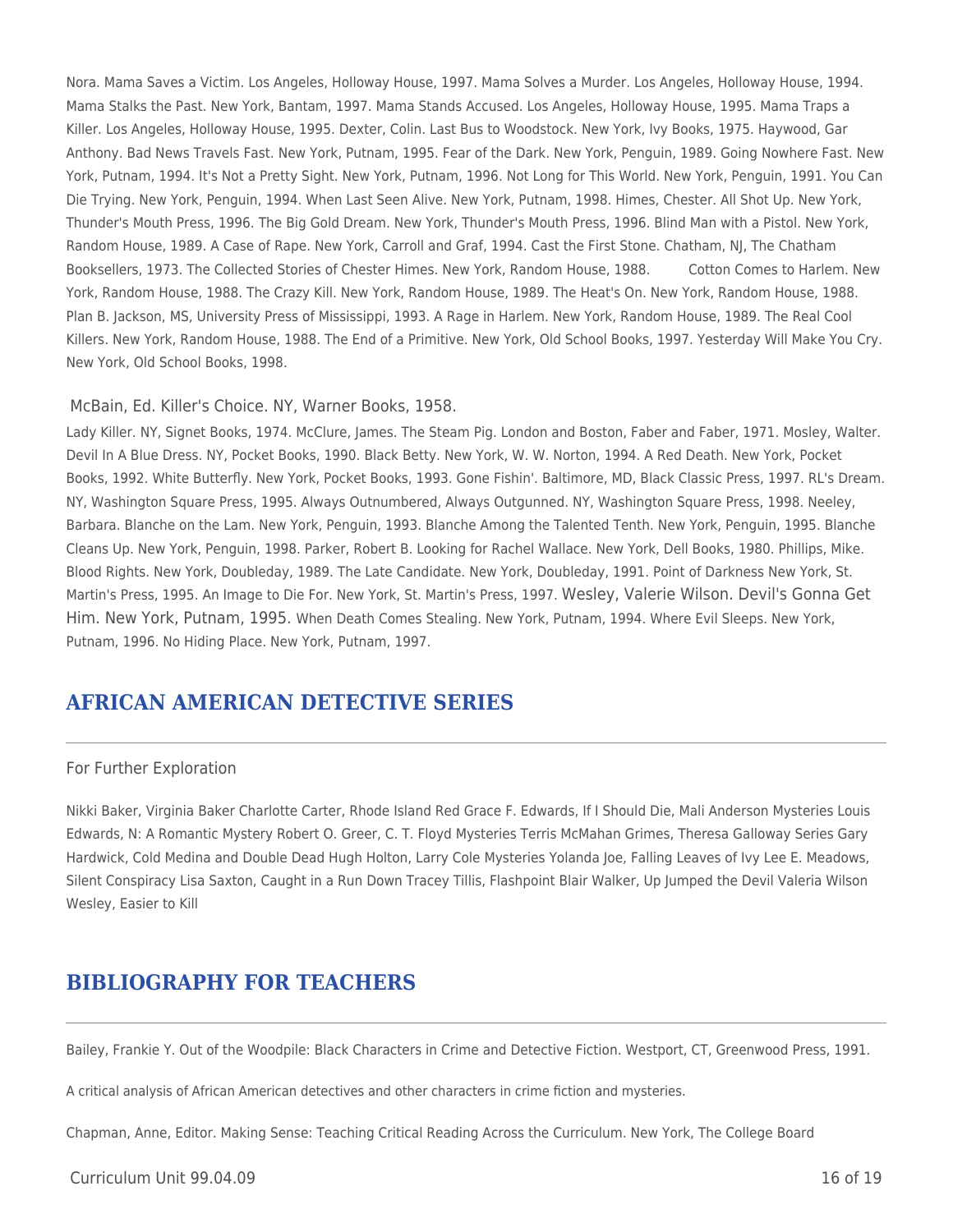Publications, 1993. Gates, Henry Louis Jr. and McKay, Nellie Y., general editors. The Norton Anthology of African American Literature. New York; W. W. Norton and Company, 1997. Paul, Richard, Binker, A.J.A., Martin, Douglas, and Adamson, Ken. Critical Thinking Handbook: High School. Rohnert Park, CA, Center for Critical Thinking and Moral Critique, Sonoma State University, 1989.

This is a guide for redesigning instruction. It encourages the adaptation of the Socratic method. The authors discuss standard approaches and, then, offer remodeled lesson plans.

Rizzo, Frank, Staff Writer. A Conversation with Walter Mosley. Hartford (CT) Courant, June 6, 1999.

While discussing a workshop production of a new play, Mosley provides insights into his accomplishments and his characters.

Soitos, Stephen F.. The Blues Detective: A Study of African American Detective Fiction. Amherst, MA, The University of Massachusetts Press, 1996.

A critical history and analysis of the genre

Soto, Mari. Home>Arts/literature>Books/Authors>Mysteries>Articles.

This site repeats a credo for writers that was first published by S.S. Van Dine in American Magazine, September 1928.

Swartz, Robert J. and Parks, Sandra. Infusing the Teaching of Critical and Creative Thinking into Content Curriculum. Pacific Grove, CA, Critical Thinking Press and Software, 1994.

Although this volume is designed for elementary school students, will be helpful in infusing teaching critical thinking into reading lessons focused on decoding words and comprehending pages of written words. There is a variety of graphic organizers and thinking maps that can be reproduced.

Winks, Robin, Editor. The Historian as Detective: Essays on Evidence. NY, Harper and Row Publishers, 1968. Woods, Paula L., editor. Spooks, Spies, and Private Eyes: Black Mystery, Crime and Suspense Fiction of the 20th Century. New York, Doubleday, 1995.

I used her 1988 compilation that I found at http://www.bookbrowser.com/Diverse/AfroAmerMyst.html.

This volume is an anthology of African American detective fiction.

African American Mystery Page, a site hosted by WebCom Globe Literature Series, purple edition

This is one of the basic text series used by the English Department Of Hillhouse High School. The purple edition is the lowest level, for students needing low level, high interest reading materials and basic instruction.

## **MATERIALS FOR CLASSROOM USE**

Goodman, Burton. The Reader as Detective. New York City, Amsco Publication, 1994.

Based on the premise that a good reader is a detective, this book consists of 18 short reading selections, each of which allows the reader to predict the ending. It actually provides exercises in basic reading skills. Each student should have a book or copies of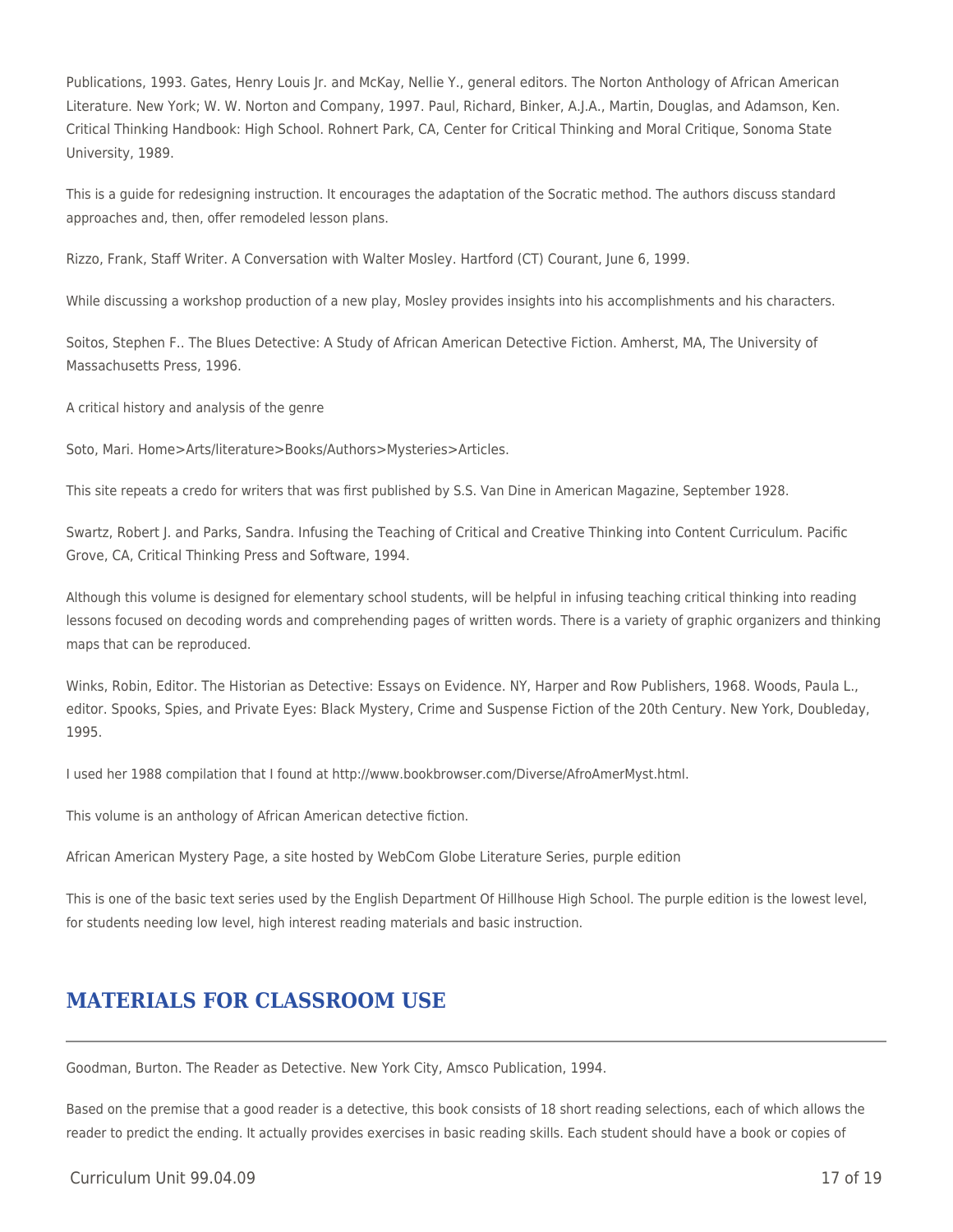several lessons.

Mosley, Walter. The Little Yellow Dog. Pocket Books, a division of Simon and Schuster. New York, 1996.

There must be a class set (25 copies) of this novel.

Audiotape of A Little Yellow Dog. CA, Audio Renaissance Tapes, 1996.

Paul Winfield, an accomplished actor, narrates this rendition. It is excellent for emphasizing certain dramatic points as well as for assisting oral learners.

The Center for Applied Research in Education in West Nyack, NY 10995, publishes a catalog of resources for grades five through twelve. Crime Scene Investigations provides real life science labs. Brain Games provides 170 thinking exercises. Teachers will find the reproducible reading exercises in various publications useful. Dictionaries

Two large display boards

A table or shelf for related reading materials

The teacher should be prepared to lose some of these materials, although a check out system can be established. There should be enough material so that students can use them, if desired, during silent reading periods.

### Videos

Devil in the Blue Dress

This film stars Denzel Washington and Jennifer Beals and created stardom for Mosley in 1995.

Always Outnumbered, Always Outgunned.

Laurence Fishburne, Natalie Cole, and Cicely Tyson are featured in this film written by Walter Mosley.

#### Specific magazines

Mystery Buff Magazine has cross word puzzles, along with new works,reviews and interviews. Murderous Intent Mystery Magazine, Madison Publishing Company, PO Box 5947, Vancouver, WA 98668-5947

The Spring 1999 issue has an interview with Robert Parker.

New Mystery, 175 Fifth Avenue, Suite 2001, The Flatiron Building, New York, New York, 10010-7703

The Winter 1999 issue contains "Third Santa from The Left" by Gar Anthony Haywood.

Math Puzzles and Logic Problems, Dell Magazines, Crosstown Publications, 6 Prowitt St., Norwalk, CT 06855, July 1999.

Along with many number problems, this "fun" Magazine contains brain teasers that can be used as warm up exercises.

Good Time Variety Puzzles, Penny Press.6 Prowitt St., Norwalk CT 06855, July 1999.

These puzzles involve vision and language clues. Some call for careful reading to solve the puzzle.

 $C$ urriculum Unit 99.04.09  $\qquad$  18 of 19